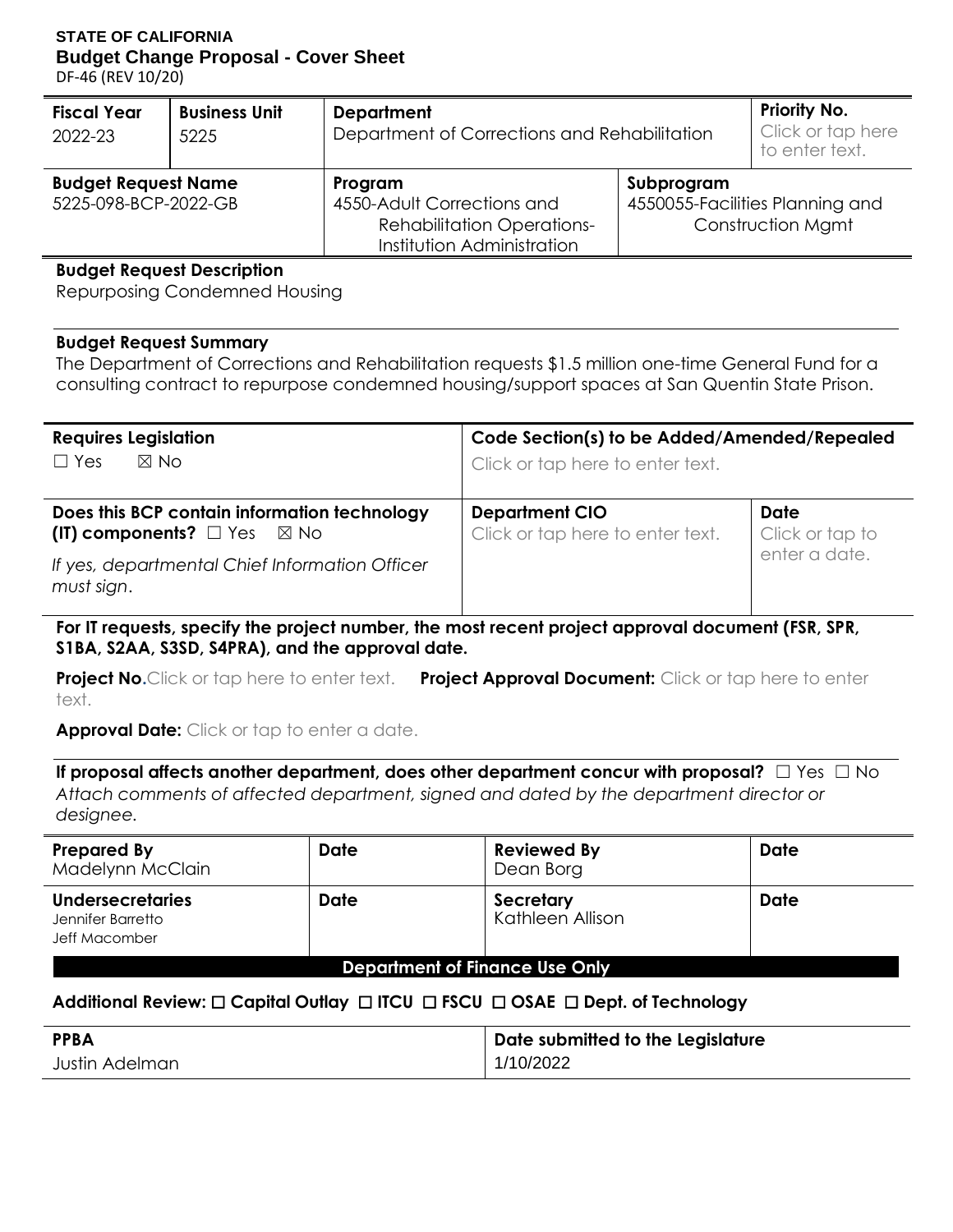## **A. Budget Request Summary**

 San Quentin State Prison (SQ). The California Department of Corrections and Rehabilitation (CDCR) requests \$1.5 million onetime General Fund for a consulting contract to repurpose condemned housing/support spaces at

## **B. Background/History**

 In January 2020, CDCR implemented a two-year voluntary Condemned Inmate Transfer Pilot Program (CITPP) to provide male and female condemned inmates with additional job placement opportunities. This pilot was initiated to meet the provisions in Proposition 66 (approved by voters in 2016), which requires condemned inmates to participate in institution jobs in order to pay court- ordered restitution to their victims, and provide additional rehabilitative and educational opportunities.

 CITPP allows for the transfer of male inmates from SQ to one of seven other locations in the state: California Correctional Institution; California Medical Facility; California State Prison, Corcoran; Centinela State Prison; Kern Valley State Prison; Richard J. Donovan Correctional Facility; and the Central California Women's Facility, but are transferred to less restrictive housing. These institutions were selected as they have Level III and IV secure facilities and lethal electrified Salinas Valley State Prison. Female condemned inmates who participate in the CITPP remain at fences.

 Participation is voluntary and, if approved, condemned inmates are subject to the same disciplinary process as all incarcerated people, up to and including being housed in an administrative segregation or security housing unit should it be determined they cannot be safely housed with others. All condemned inmates approved to participate in CITPP are moved to alternate housing units commensurate with their case factors and security levels. Please see the CDCR Memorandum for the Condemned Inmate Transfer Pilot Program for additional information on the program structure and procedures located at: [https://www.cdcr.ca.gov/regulations/wp](https://www.cdcr.ca.gov/regulations/wp-content/uploads/sites/171/2020/02/CITPP-Pilot_ADA.pdf)[content/uploads/sites/171/2020/02/CITPP-Pilot\\_ADA.pdf.](https://www.cdcr.ca.gov/regulations/wp-content/uploads/sites/171/2020/02/CITPP-Pilot_ADA.pdf)

## **C. State Level Consideration**

 This proposal is consistent with CDCR's mission of enhancing public safety by implementing rehabilitative strategies to successfully reintegrate formerly incarcerated people into California communities. CDCR continues to meet the demands of the citizens of California to evolve as an agency focused on the rehabilitative needs of the offenders entrusted to its care.

 CDCR's collaborative effort to develop and operationalize an innovative, rehabilitation- and a focus on the successful rehabilitation of offenders. This proposal is consistent with an increased focus on rehabilitation and recidivism reduction aimed at decreasing incarceration rates and reentry-focused institution will strengthen CDCR's multi-faceted mission and vision, which includes improving public safety.

### **D. Justification**

 CDCR's mission has changed in recent decades, emphasizing providing opportunities to access rehabilitative programming, promotion of pro-social behaviors through education and cognitive behavioral treatment, and increased employability through career technical training and transitional reentry programs. To enhance the Department's ability to meet this mission, CDCR must reshape the prison environment.

 As CDCR moves towards permanent implementation of the CITPP, it is imperative that CDCR areas. CDCR anticipates this evaluation will further its goal to create a positive, healing commissions an evaluation to determine the best future use of condemned housing and ancillary environment that provides increased rehabilitative, educational, and health care opportunities at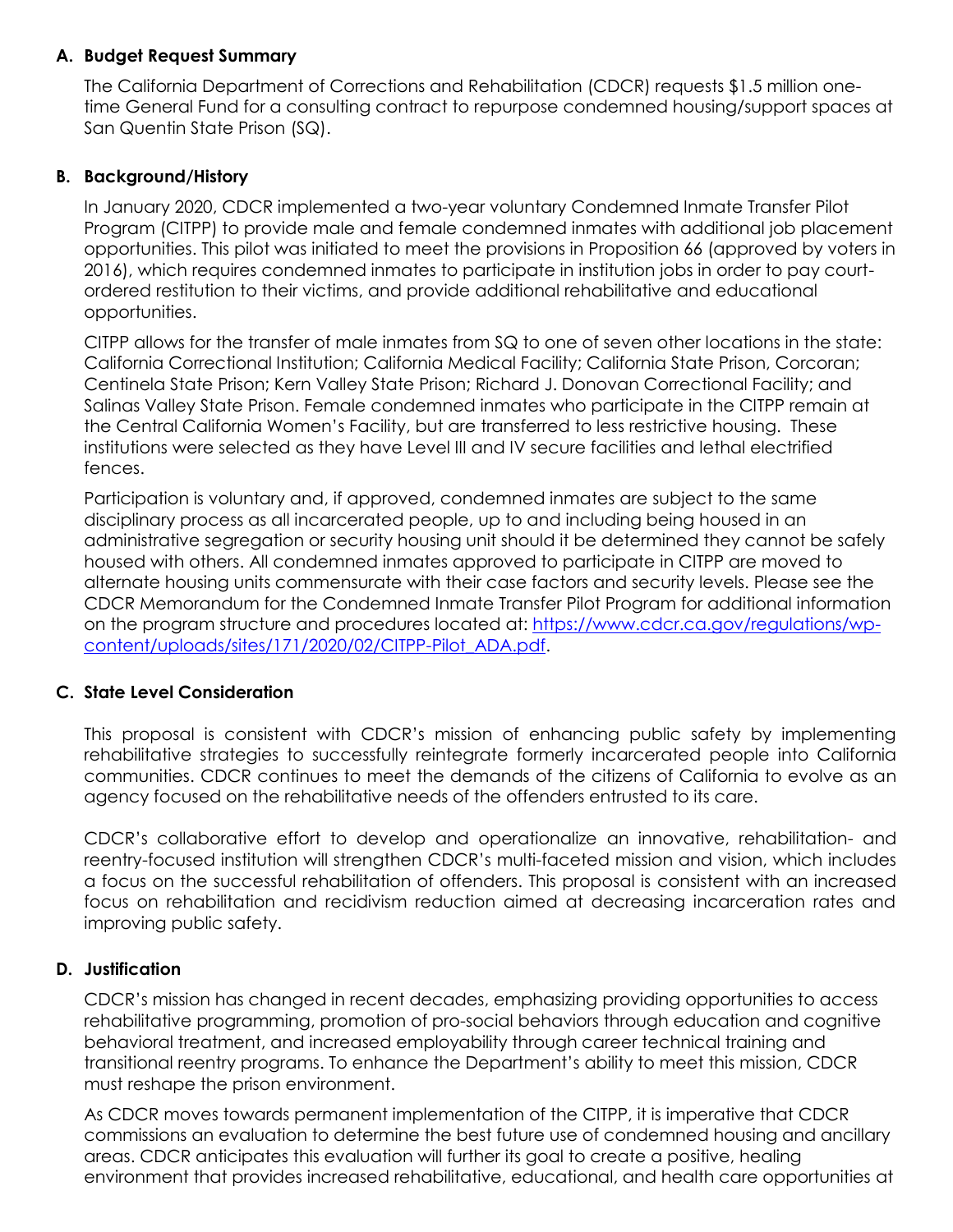## **Analysis of Problem**

 SQ. The area used for condemned housing and supporting activities is co-located on the Upper Yard with programming Level II incarcerated individuals. The consultant study will review options to incorporate unique and innovative uses for the current condemned housing and supporting activity space.

 To that end, CDCR is requesting \$1.5 million to support a consulting contract to repurpose the areas used for condemned housing and supporting activities.

## **E. Outcomes and Accountability**

 Upon successful completion of the evaluation, CDCR will assess the options presented and may ultimately develop a future funding request to modify the condemned housing and support spaces at SQ.

## **F. Analysis of All Feasible Alternatives**

 **Alternative #1:** Provide \$1.5 million one-time General Fund for a consulting contract to repurpose condemned housing and support spaces at SQ.

Pros:

 Allows an independent consultant to repurpose the areas used for condemned housing and supportive programs at SQ to develop options for space focused on creating a positive, healing environment to provide increased rehabilitative, educational, and health care opportunities.

Cons:

Results in expenditure of additional General Fund resources.

 **Alternative #2:** Do not provide resources to for a consulting contract to repurpose condemned housing and support spaces at SQ.

Pros:

Does not result in the expenditure of additional General Fund resources.

Cons:

 Does not allow CDCR to engage with an independent consultant to reimaging the areas used for condemned housing and supportive programs at SQ.

## **G. Implementation Plan**

 Beginning July 1, 2022, CDCR will develop a high-level scope of work and release a Request for Proposal with contract execution during the 2022-23 fiscal year. Following contract execution, CDCR expects that the evaluation and final assessment/report will take 9 to 12 months to complete.

### **H. Supplemental Information**

N/A

### **I. Recommendation**

Approve Alternative #1, which will provide \$1.5 million one-time General Fund for a consulting contract to repurpose condemned housing and support spaces at SQ.